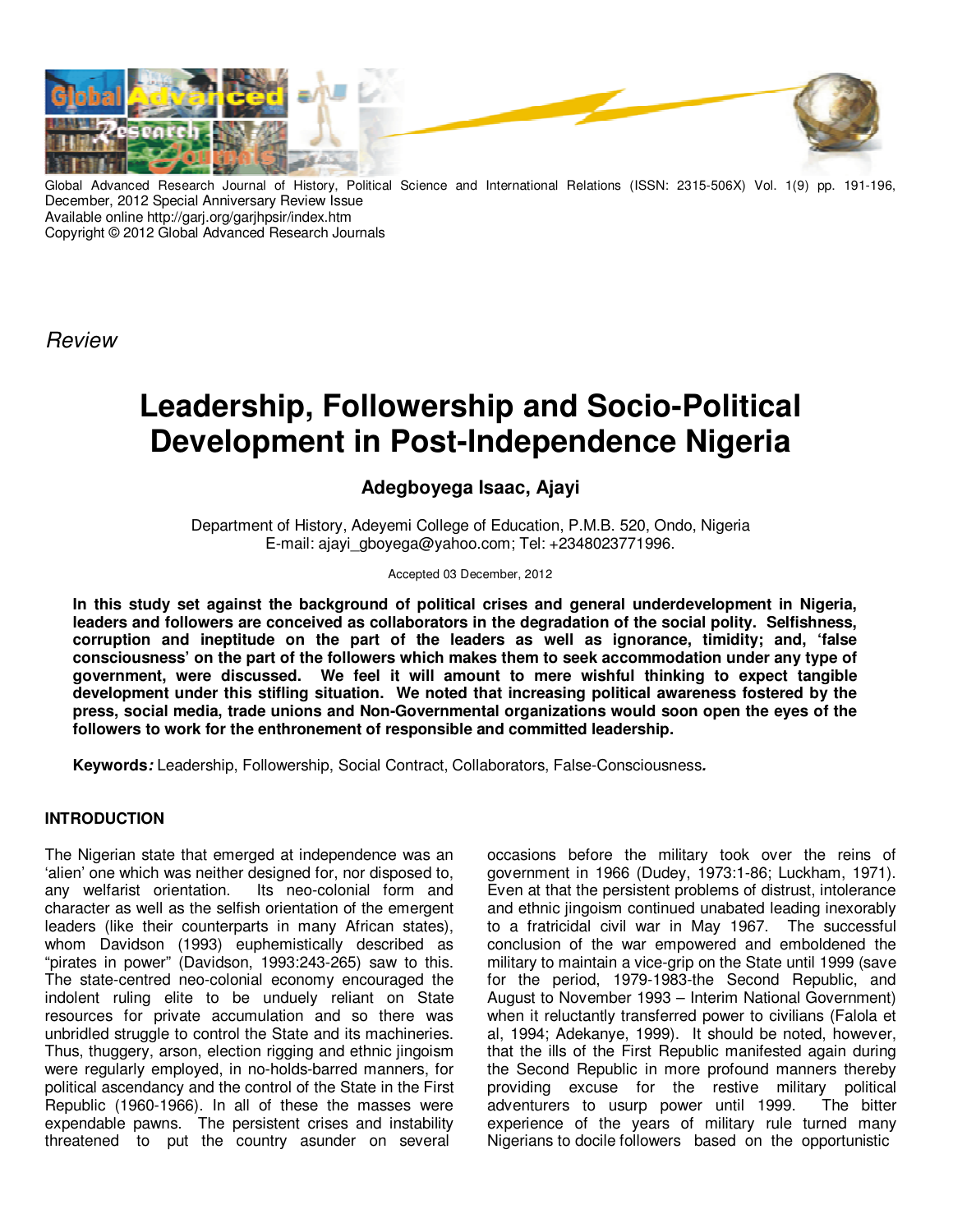philosophy of: "if you cannot beat them; join them". And ever since this has been defining the relationship between leaders and followers in the management of Nigeria's socio-political development. Before we proceed further we need to define and conceptualize the major terms to be employed in this study: these are; leadership and followership. This will then lead to a discussion of what is usually expected from leaders and followers. Finally, we shall analyse the performance of Nigerian leaders, bringing out in the process the consequences of such performance or non-performance (as the case may be) on the body politic. While the paper is based wholly on the Nigerian experience, examples from other countries would be invoked where and when necessary to buttress our assertions.

There are many definitions of leadership some of which are purely ascriptive while some are descriptive. In most cases 'power' and 'influence' looms large. According to Arnold Tannebaum (1968) sociological writers are generally agreed that "leadership is the exercise of power or influence in social collectivities, such as groups, organizations, communities or nations". (Tannebaum, 1968:101). Here 'exercise of power and influence' implies 'making things happen'. Thus the leader is a

> *person clearly distinguished from others in power, status, visibility and in any of a number of character traits, such as decisiveness, courage, integrity and intelligence" (Tannebaum, 1968: 105).*

On a descriptive note we will like to define leadership as that exalted position that bestows on the occupant the power, influence and wherewithal to organize, supervise and order the society or body under his or her jurisdiction. Thus leadership does not exist in a vacuum. Where there is leadership there is also followership. This latter cadre consists of the majority of the people who are directly affected by, and sometimes parties to the actions of the former. To this extent, "leaders and followers are collaborators". The two concepts define and reinforce each other. "There can be no leading without following and of course, no following without leading" (Cecil Gibbs, 1968:92 – 93). This is because;

> *the expectations of the follower and the acceptance he accords the leader may be as influential in the production of the act of leading as are the resources of the leader himself (Gibbs, 1968:93).*

Austin Ranney (1979) put the issue in a clearer perspective when he defined leadership "(as) not a thing possessed by certain favoured individuals but a relationship among leaders and followers that depends upon the nature of the group, its objectives, and the sociopolitical environment within which it operates" (Ranney, 1979:253). Cecil Gibbs (1968) had identified four basic elements in this kind of relationship, they are:

1. the leader, with his characteristics of ability and personality and his resources relevant to goal attainment;

the followers, who also have relevant abilities, personality characteristics, and resources;

3. the situation within which the relationship occurs; and

4. the task with which the interacting individuals are confronted. (Gibbs, 1968:91).

Thus there is a high degree of overlap in the conceptualization of the twin concepts of leadership and followership. This is to be expected because followers are supposed to mirror or act in some degree like leaders since it is from their 'constituency' that would-be leaders are nurtured and propelled. But it must be emphasized, as Akin Akindele (1993) has rightly done, that, "… no one truly attains real leadership without first securing the respect and the goodwill of those to be led" (Akindele, 1993:138). And we must add that this can only be accomplished through fair and just means that would elicit enduring love and affection from the followers.

This brings us to the variety of leadership relations as categorized below:

1. patriarchal leadership which engenders dependence, love and reverence;

2. tyrannical leadership which thrives under a climate of fear and coercion; and

3. charismatic leadership in which the interpersonal intercourse is based on love and affection. It is this last variety that is considered most appropriate for developing countries like Nigeria (Falola (1990:159 – 173). But, unfortunately the greater part of Nigeria's postindependence life was saddled with tyrannical leadership as represented by military rule. Since the military rulers usually forcefully seize leadership positions, the followership could hardly exercise serious influence over its conduct in office. And even when civilians took over, as from 1999, the way and manner in which the leaders emerged favoured the elite who had the wherewithal in terms of funds and influence to rig their way (through sham elections) to power. Without doubt, in the process the masses of the people, who constitute the followers, were marginalized and made almost irrelevant, except as mere electoral tools. Rather than mount pressure on the leaders in order to assert their influence for the general good the followers readily resign to fate and flow along with any government in power. Without doubt, low literacy level, lack of political awareness, poverty, ethnic politics and what Osundare (2012) referred to as 'false consciousness' are important factors responsible for the easy capitulation of the followers. False consciousness, according to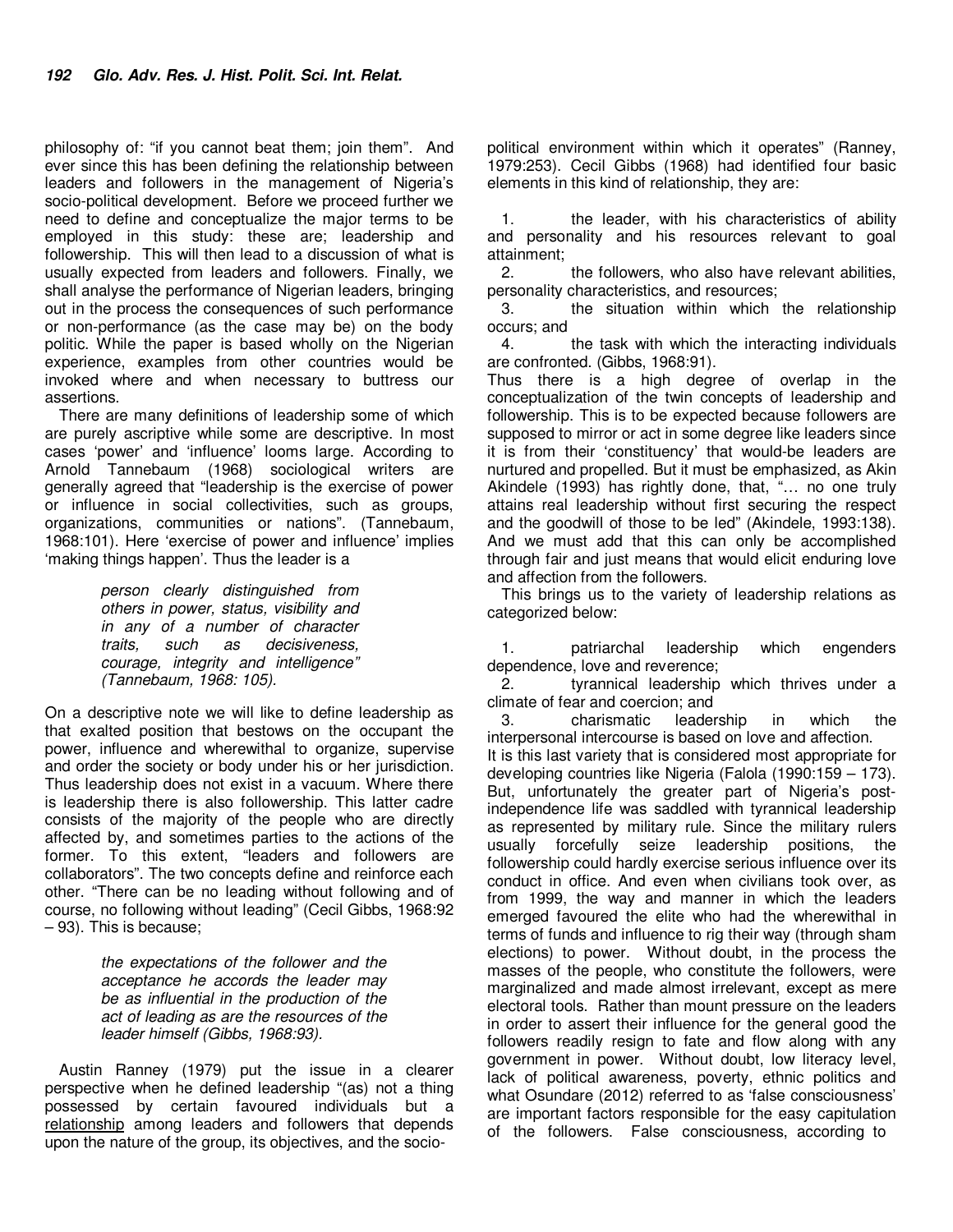Osundare (2012), "comes in this way: the Nigerian people protect thieves among their rulers because they feel their own time is coming. If you are a potential thief, it is not likely that you will criticize a thief that is stealing at the moment. All you will be praying for is for him to step out so that you can take his place". (Osundare, 2012:41). We shall now turn our attention to expectations from leaders vis-à-vis the realities on the ground and the part the followers have been playing in the whole process.

Many writers on Nigeria's political life are wont to blame the prevalent corrupt practices and underdevelopment on the leaders. While we agree that most of the nation's leaders have proved to be corrupt and inept over the years, it is our belief that both the leaders and followers are culpable somewhat in this matter. In this paper set against the background of the all pervading decadence in virtually every aspects of national life in Nigeria, an attempt will be made to show how bad leadership, timid and compromising followership have impacted negatively on its development leading inexorably to the dashing of hopes.

Even the renewed hopes of a better run socio-political entity brought to life by the transition from military rule to democratic governance in 1999, were soon dashed by the overbearing disposition of the Olusegun Obasanjo administration. The way and manner it deployed government apparatuses to manipulate the political environment – a development reminiscent of the unsavoury happenings during the dark days of military rule – did not help matters. This was the situation that brought to life the Alhaji Musa Yar'Adua's government in 2007 which was run by an ethnic cabal which serviced sub-national interests when fatal health challenges incapacitated and later claimed the life of the president. It took the robust intervention of the National Assembly at the prompting of pre-democracy groups headed by, Save Nigeria Group (SNG) – a populist – oriented Non-Governmental Organization – for power to be wrested from the cabal and transferred as appropriate to the Vice president, Dr. Goodluck Jonathan, first; as Acting President and later as substantive president.

## **Great Expectations and the Dashing of Hopes**

When people are elected, selected or 'steamrolled' into leadership positions there are justifiable expectations from those to be led i.e. the followers. For instance, in Nigeria when people are voted into power or when they bulldoze their way to power through coups (as it was in the days of military rule) or rigging of elections, the followers expect them to at least function for the upliftment of their socioeconomic situation and also to create the appropriate enabling atmosphere for the realization of goals and ambitions. This is more like John Locke's theory of the 'social contract' (Sarbine and Thorson, 1973:490-498) in which followers surrender some powers and privileges to

leaders who are to use such for the well-being of the people and the positive transformation of the social polity.

Unfortunately what we have had in Nigeria over the years has been a legion of hard-hearted and unresponsive self-seeking leaders who managed to 'capture' leadership positions through bribery, false promises, rigging of elections; and, violent means as in the cases of coups and countercoups. It is to be expected therefore that such bankrupt and decadent leaders can only replicate bankruptcy, ineptitude, selfishness and corruption – all leading to the dashing of hopes and political disillusionment. This has been the bane of the Nigerian state since independence.

First, the economy has been subjected to several impious experimentations and unethical practices such that a potentially buoyant Nigerian nation now rank as one of the leading nations in the 'poverty' club. When this is viewed against the backdrop of the abundant resources (human and material) with which this country is endowed the charge of reckless leadership would not be hard to sustain. Second, the sharp practices, stealing and other fraudulent practices that the leaders usually engage in have not set good precedents. The resultant ripple effect has been a society that thrives on official corruption, armed robbery, kidnapping, drug peddling and insecurity. People now use their positions and connections to steal government money or parlay it into profit yielding ventures for private accumulation and also to extort money from hapless individuals. The Independent Corrupt Practices Commission (ICPC) and the Economic and Financial Crimes Commission (EFCC) established by the Obasanjo administration have not been able to stem the tide of corruption because of double standard in their operations. It is common knowledge that staunch supporters of the incumbent regime could get away with virtually anything while its critics and hapless minnows are constantly harassed by these bodies.

Third, we cannot but agree with Mallam Sanusi Lamido Sanusi, Governor of Central Bank of Nigeria who, at a public lecture delivered at Abuja on Saturday 20th October 2012, averred that one major problem with the quality of leadership in the country is that there is no conscious effort to groom successors and so people come to office unprepared. In his words:

> *This country … has failed because of lack of mentoring. People come into positions unprepared, without guidance and they try to learn on the job and it has happened to the most sensitive positions and the most sensitive offices that you can think about in the nation (Sanusi, 2012).*

However, it is ironical that the followers who are supposed to be desirous of good leadership have consistently, through their conducts and orientations, been negating the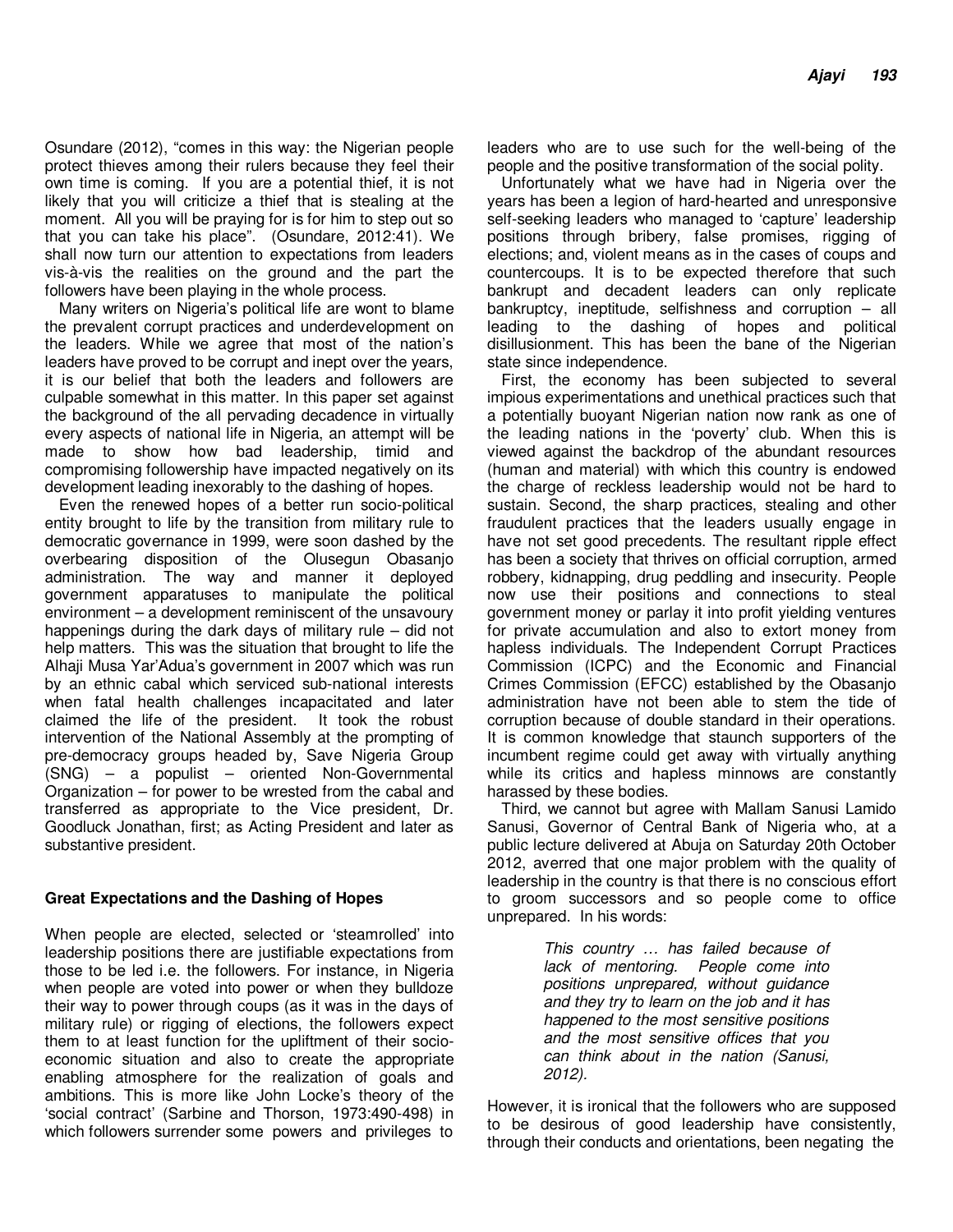evolution of same. Bayo Afolabi (1995) captured the scenario appropriately when he observed that,

> *… is it not the masses that encourage their rulers to steal public fund? Do we not regard our leaders as failures if they get to power and refuse to get wealthy quickly? Can a honest – but – poor politician ever contest and win in Nigeria?*

*… when the so-called masses expect to be bribed before they vote for politicians they are directly or otherwise digging their own mass graves! Illiteracy is no excuse (Afolabi, 1995:25).* 

Osundare (2012) reinforced the above observation in a personality interview with TELL Magazine when he asserted unequivocally that:

> *It is the common people who are the followers that are used for rigging elections; it is they that are manipulated one way or another. When rulers steal our money, it is they who go out to demonstrate for them. (Osundare, 2012:41).*

This lends support to the saying that a people gets the kind of leadership that it deserves.

 Finally the neglect of the educational sector and the inability of the leaders to generate employment opportunities for employable men and women have widened the circle of people involved in sharp practices, fake businesses, prostitution (formal and informal) kidnapping, thuggery, hired assassins and visionless drifters. Honest and hardworking individuals who have not struck it rich are now objects of derision while criminallyminded social misfits who have managed to amass wealth through dubious means soon become community leaders or opinion-moulders and are often rewarded with chieftaincy titles, National Honours and honorary Doctorate degrees. Thus, when such people manage to find themselves in leadership positions, as it is often the case, we know what to expect.

In the advanced countries of the world, honest, selfless, consistently good, responsive leadership and supportive followership have transformed such societies for good by imbuing in the citizens corporate responsibility, a high degree of patriotism and national pride. For instance the U.S is usually referred to as 'God's own country' not because it is spiritually ordained as such but because the leadership echelon at every strata of that society have created the enabling conditions for the actualization and consummation of individual hopes and aspirations. The articulate and discerning followers too have been

capitalizing on this tradition not to settle for anything short of good leadership.

The U.S example discussed above can also be replicated in Nigeria if the right calibre of people are put in leadership positions. This brings to mind the wonderful progress recorded in the old Western Region under the leadership of late Chief Obafemi Awolowo who served as the Premier of that Region from 1955 to 1959. Although his period of stewardship was short, the achievements, which spanned nearly all facets of human endeavour, but most profoundly felt in the educational sector, have outlived the sage. His counterparts in the Northern Region (Sir Ahmadu Bello) and Eastern Region (Dr. Nnamdi Azikiwe) are also believed to have provided responsible and responsive leadership marked with tangible progress in their domains. Also, the example of General Murtala Mohammed has often been cited as representing disciplined, orderly and responsible leadership with a clear vision of how to reorientate Nigerians' attitudes generally. The six months for which the Murtala dispensation lasted is still being remembered with nostalgia by many Nigerians. While the style or goal-achieving strategies of that regime might appear too regimental and so uncomfortable for many, we cannot deny the fact that for that brief period Nigeria was on the path of sanity somewhat.

However, it is unfortunate that the emerging leadership orientation could not be consolidated before Mohammed was felled by the assassin's bullet. This brings us to one of the major factors that militated against the evolution and consolidation of responsible leadership culture in Nigeria. This was the recurrent nature of coups and counter coups between 1966 and 1999 which did not give room for continuity and the much needed time and space for potential leaders to learn on the job; and, also for the followers to internalize such traits that make for good leadership. The corrective regime image which the Mohammed administration laboured to propagate for the military diminished with each coup. As observed elsewhere,

*The most striking feature of the coups has been the recurring allegations of corruption, economic mismanagement, social neglect and maladministration usually levelled against deposed military regimes (Murtala's coup against Gowon and Babangida's putsch against Buhari are cases in point). Such allegations have been levelled in the past against civilian administrations. Is it then not the case of the kettle calling the pot black? (Ajayi, 1995:16-17).* 

Therefore the military's claim to reformism or modernization only operated at the level of rhetoric. The hard facts on the ground revealed a society that was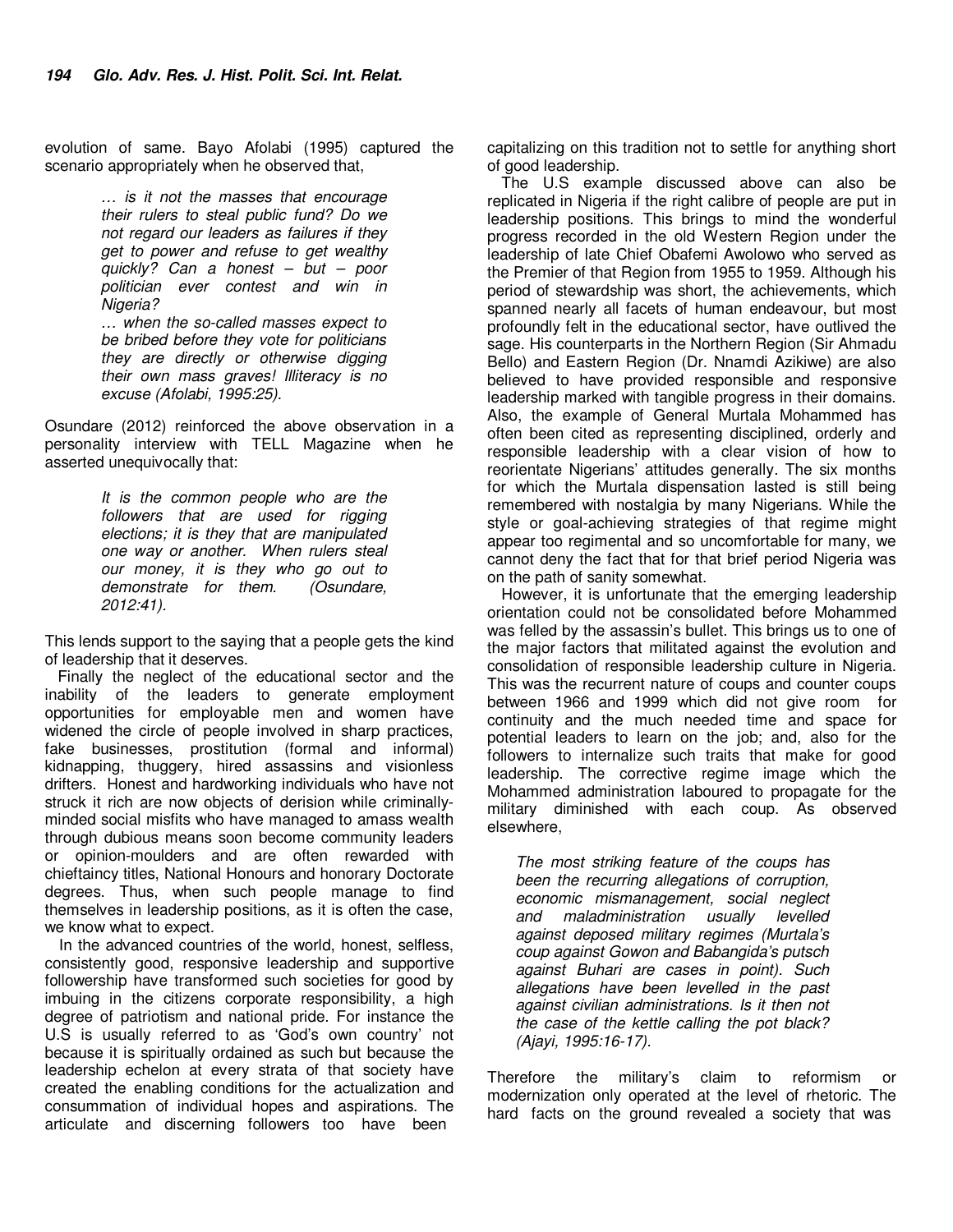progressively bastardized (through impious experimentations), pauperized and totally disoriented. Members of the civil political class who took over the reins of leadership from the military since 1999 and who should have provided a better alternative have, through selfish pursuits, corrupt practices, prebendalism and compromise, traded-off such opportunities. In a moment of pique, Osundare (2012) remarked that "Nigeria currently has no leadership … but a political head" (Osundare, 2012:42). In an incisive analysis of Nigeria's predicament, Toyin Falola (1990) had made the following far-reaching observations which we consider to be a realistic reflection of contemporary Nigerian society:

(a) a leadership that has a country wide acceptability is yet to emerge;

(b) the political structures which can give rise to a good leadership is yet to emerge;

(c) a leadership that is patriotic enough to withstand and combat the manipulation and domination of our society by external forces has not emerged;

(d) the leadership has been unable to provide solutions to problems of instability and underdevelopment;

(e) the leadership has been all too willing to prevent successful transfer of power through the medium of organized election, to mobilize support among their 'people' (notably their ethnic groups) to cover up their failures and inadequacies; to coerce the people – especially organized and semi-organised groups like students, trade unions, university teachers etc. who attempt to struggle to defend their rights (Falola, 1990:159 – 160).

But we must also add that the followership in Nigeria has been generally timid, compromising and easily susceptible to the bogey "of sectional differences which had been used in the past to build up the myth of rivalry, animosity, hostility and suspicion amongst the Nigerian ethnic groups" (Alao, 1995:18). These traits have been providing a favourable climate for bad leadership to flourish. However, it is gratifying to note that increasing political awareness fostered by education, the press and social media (facebook, twitter, etc) as well as the robust activities of trade unions and Non-governmental organizations could eventually lead to the emergence of a radicalized and assertive followership that would someday begin to take the leadership to task over its handling of the affairs of the nation.

## **CONCLUDING REMARKS**

The thesis has been posted that both the leadership and the followership cadres should be held accountable for Nigeria's deplorable situation. While expectations from followers are high they have not deemed it fit to install competent leaders or to shun usurpers. Instead people are always seeking accommodation in any government (good

or bad) in order to satisfy primitive accumulative instincts. This constitute the rationale for considering leaders and followers as collaborators in the degradation of the Nigerian State.

For the desirable leadership type to emerge in Nigeria it is our considered opinion that the society as a whole would have to be totally overhauled in terms of orientation and affective attitudes from bottoms-up. This is very important because it is from the ranks of followers that would-be leaders are chosen or elected (i.e. under democratic dispensations). The socio-cultural milieu and the prevailing societal idiosyncrasies are very strong factors in the moulding of potential leaders. This, therefore, makes it imperative for citizenship and leadership training social institutions, like the family, school, Man 0'war and similar paramilitary organizations, social clubs, religious bodies and government agencies like the National Orientation Agency (NOA) and the National Youth Service Corps (NYSC), to be more alive to their responsibilities.

Furthermore, progressive and selfless leaders either at regional or national levels should be celebrated as a way of drawing attention to their exemplary leadership qualities which succeeding generations should be encouraged to emulate. Also, honest, virtuous and patriotic deeds (not only in the realm of sports) should be duly recognized and adequately rewarded. And recipients of national awards who, in the course of time, proved to be unworthy of such honour through their conducts, should be stripped of such awards. These will send the right signals to the generality of the people.

In the final analysis the most important way to ensure responsible leadership in Nigeria is to completely democratize the process of attaining such positions. This has the advantage of making the followers responsible for enthroning the kind of leadership they want. And in the event of poor or misguided judgment leading inadvertently to the enthronement of bad leadership the 'recall system' – an essential attribute of democracy – can be resorted to in order to replace the decadent leadership through constitutional means.

#### **REFERENCES**

- Adekanye JB (1999). The Retired Military as Emergent Factor in Nigeria, Ibadan: Heinemann Educational Books (Nigeria) Plc.
- Afolabi B (1995). "Lamentation of a Patriotic Rebel" in Glamour, 2(1): 25.
- Ajayi G (1995). "The Military As a Corrective Agency: How Realistic?" in  $G$ lamour,  $2(1)$ : 16 – 17.
- Akindele A (1993). "The Military Franchise" (Chapel Hill, Professional Press).
- Alao A (1995). "The Civil Society in Nigeria" in Glamour, 2(1): 18.
- Davidson B (1993). The Blackman's Burden: Africa and the Curse of the Nation-State, Ibadan: Spectrum Books Ltd.
- Dudley BJ (1973). Instability and Political Order: Politics and Crisis in Nigeria, Ibadan: Ibadan University Press.
- Falola T (1990). "Leadership in Nigeria: Reflections of a Follower" in Falola Toyin (ed). Modern Nigeria: A Tribute to G. O. Olusanya. (Lagos, Modelor).